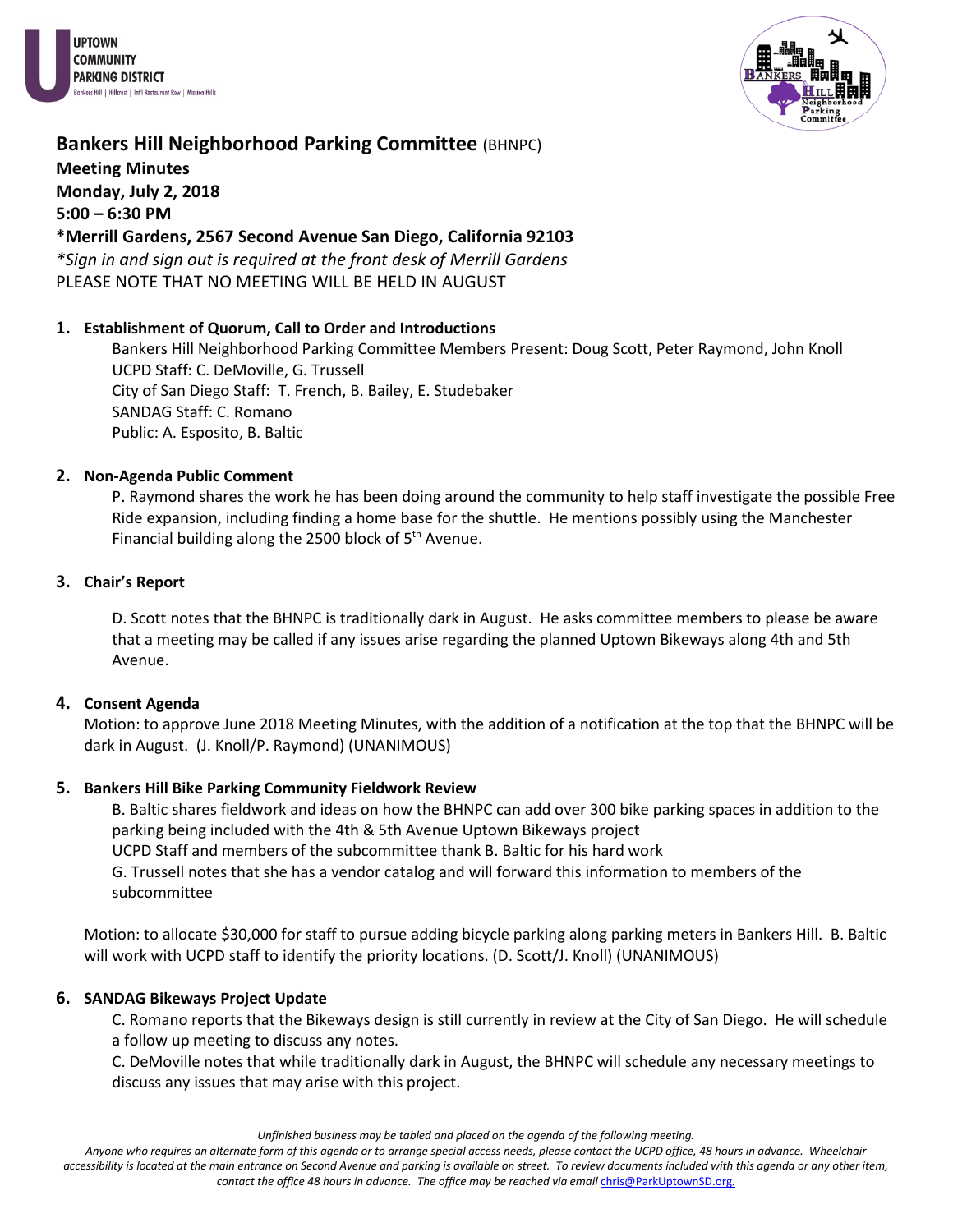



D. Scott asks for SANDAG to provide an update at the September BHNPC meeting.

#### **7. Free Ride Expansion (Action)**

A. Esposito from Free Ride answers questions from the subcommittee regarding the proposed expansion. Specific issues raised include having a separate contract from the Downtown Parking District, having the shuttle home base be in uptown, and guaranteeing shuttle availability for uptown riders.

Motion: to allocate \$250,000.00 from budget category 6310, to support the city proposed Uptown expansion of Free Ride Everywhere Downtown (FRED), with the understanding that UCPD will enter into a separate contract with the vendor, to be voted on by the full UCPD Board of Directors. (D. Scott/P. Raymond) (UNANIMOUS)

### **8. Wayfinding Signage Process Review (Action)**

C. DeMoville shares a quote he preliminary quote he received from Coastal Signage regarding the fabrication, permitting, and installation of the Bankers Hill Walk the Walk Pedestrian Wayfinding System signage. His plan calls for up to 37 signs at specific locations around the neighborhood that intersect other UCPD projects. P. Raymond mentions he would like to see the signs redesigned after installation.

Motion: to allocate up to \$50,000.00 for staff to develop an RFP for fabrication, permitting, and installation of the Bankers Hill Walk the Walk Pedestrian Wayfinding System.

Per procurement policy, staff will seek 5 price quotations to present for consideration at the full UCPD Board of Directors meeting. (J. Knoll/P. Raymond) (UNANIMOUS)

#### **9. Adjourn**

Motion: to adjourn (D. Scott/J. Knoll) (UNANIMOUS)

*Unfinished business may be tabled and placed on the agenda of the following meeting.*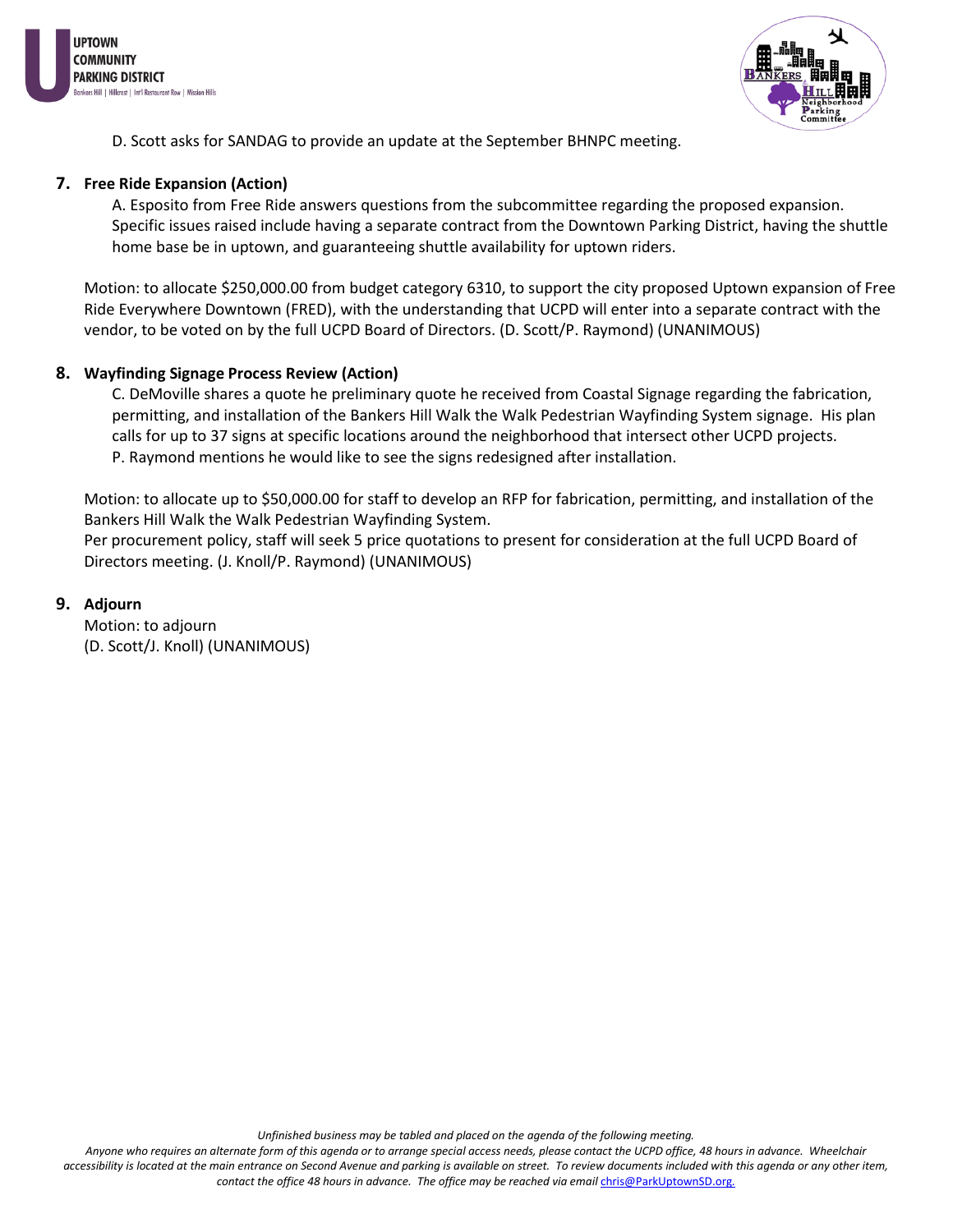



## **Bankers Hill Neighborhood Parking Committee (BHNPC) Meeting Minutes Tuesday, September 4th, 2018 5:00 – 6:30 PM \*Merrill Gardens, 2567 Second Avenue San Diego, California 92103**

*\*Sign in and sign out is required at the front desk of Merrill Gardens All items listed are available for Action to the board*

## **1. Establishment of Quorum, Call to Order and Introductions**

Board Members Present: Doug Scott, Curtis Allen, John Knoll, Peter Raymond, Tom Fox UCPD Staff Present: Chris DeMoville SANDAG Staff Present: Chris Romano, Linda Culp, Chris Kluth Public Present: Ben Baltic

## **2. Non-Agenda Public Comment**

T. Fox and P. Raymond mention that the St. Paul's Cathedral redevelopment plan currently calls for the loss of 7 street parking spaces along the 500 block of Olive Street. He notes that the developer's current proposal claims to augment this loss by adding over 70 dedicated spaces for St. Paul's employees, that will remove their need to park in the street. Several members of the committee believe this is something that should be addressed at the full UCPD Board of Directors meeting.

**3. Chair's Report** 

None

## **4. Consent Agenda (Action)**

Motion: to approve July 2018 Meeting Minutes (T. Fox, P. Raymond) [Unanimous]

## **5. SANDAG Uptown Bikeways Project Update**

- C. Romano discusses the feedback SANDAG staff has received from various City departments.
- D. Scott tasks C. DeMoville to follow up with the City regarding this feedback

## **6. Subcommittee Policy Discussion**

C. DeMoville shares that the City has determined the current election procedures used to fill vacancies is adequate. C. Allen notes that he may want to review and streamline this policy later

## **7. Uptown Community Review**

D. Scott notes that the Bankers Hill committee will respect the decision that the Hillcrest Parking Committee makes regarding the proposed DMV lot fence.

C. DeMoville mentions that this will be discussed at the next UCPD Board of Directors meeting.

## **8. Parking Conversions Project Update**

C. DeMoville notes he has a follow up meeting with City staff regarding final approval for the mailer notices and locations of the next phase of parking conversions in Bankers Hill.

*Unfinished business may be tabled and placed on the agenda of the following meeting.*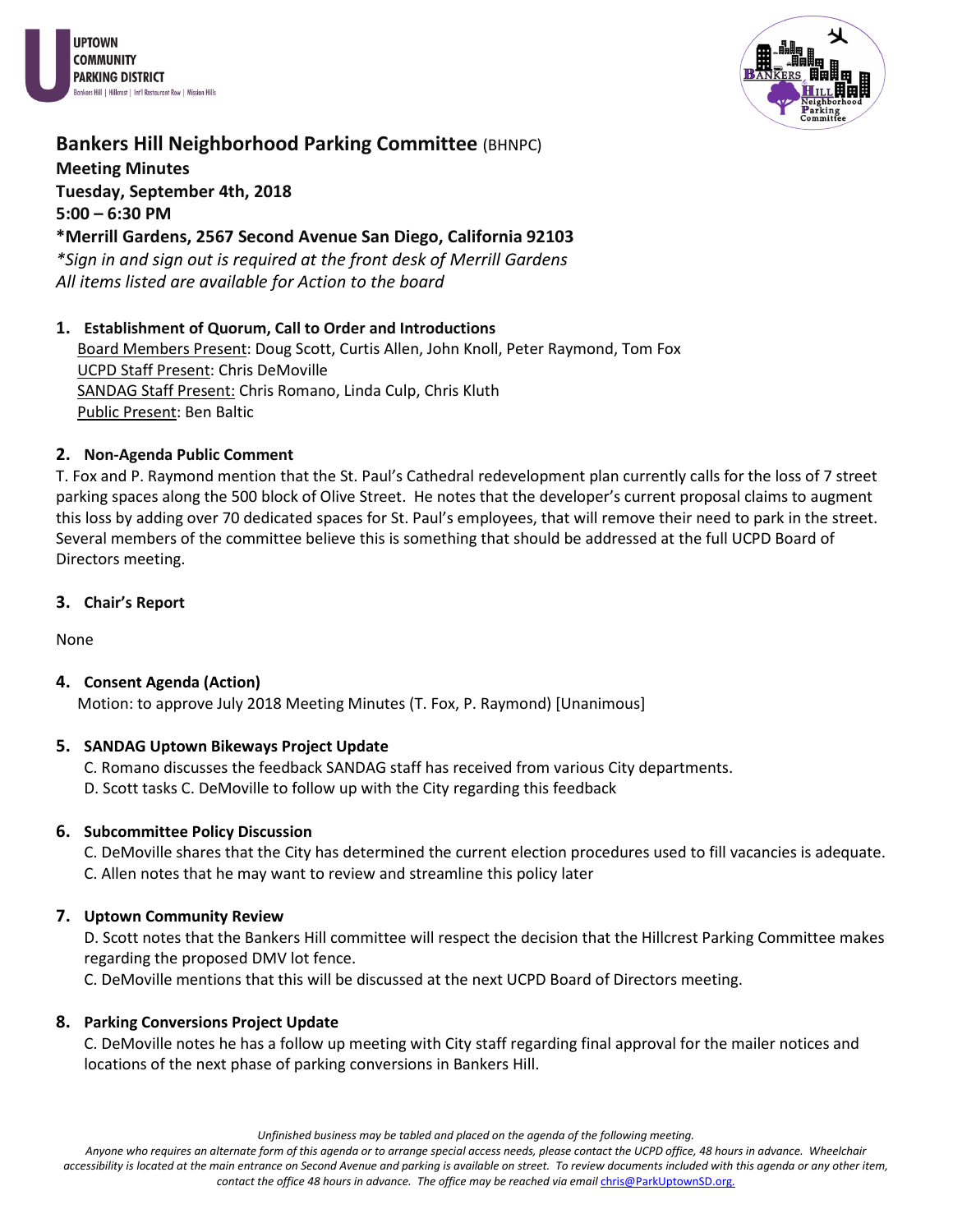



#### **9. Business Survey Review**

C. DeMoville notes he mailed the survey to twenty businesses, and that the response to the survey has been low. He attributes this to the non-inclusion of a self-addressed stamped envelope. He mentions that he is going to attempt to do more of this work by foot and direct survey, rather than by mail.

#### **10. Wayfinding Signage Review**

C. DeMoville notes that staff is finalizing development of an RFP for fabrication, permitting, and installation of the 20 Bankers Hill Walk the Walk signs. He notes that he will send out an exploratory quote and follow up with the necessary number of vendors based upon the UCPD procurement agreement.

#### **11. Adjourn**

*Unfinished business may be tabled and placed on the agenda of the following meeting.*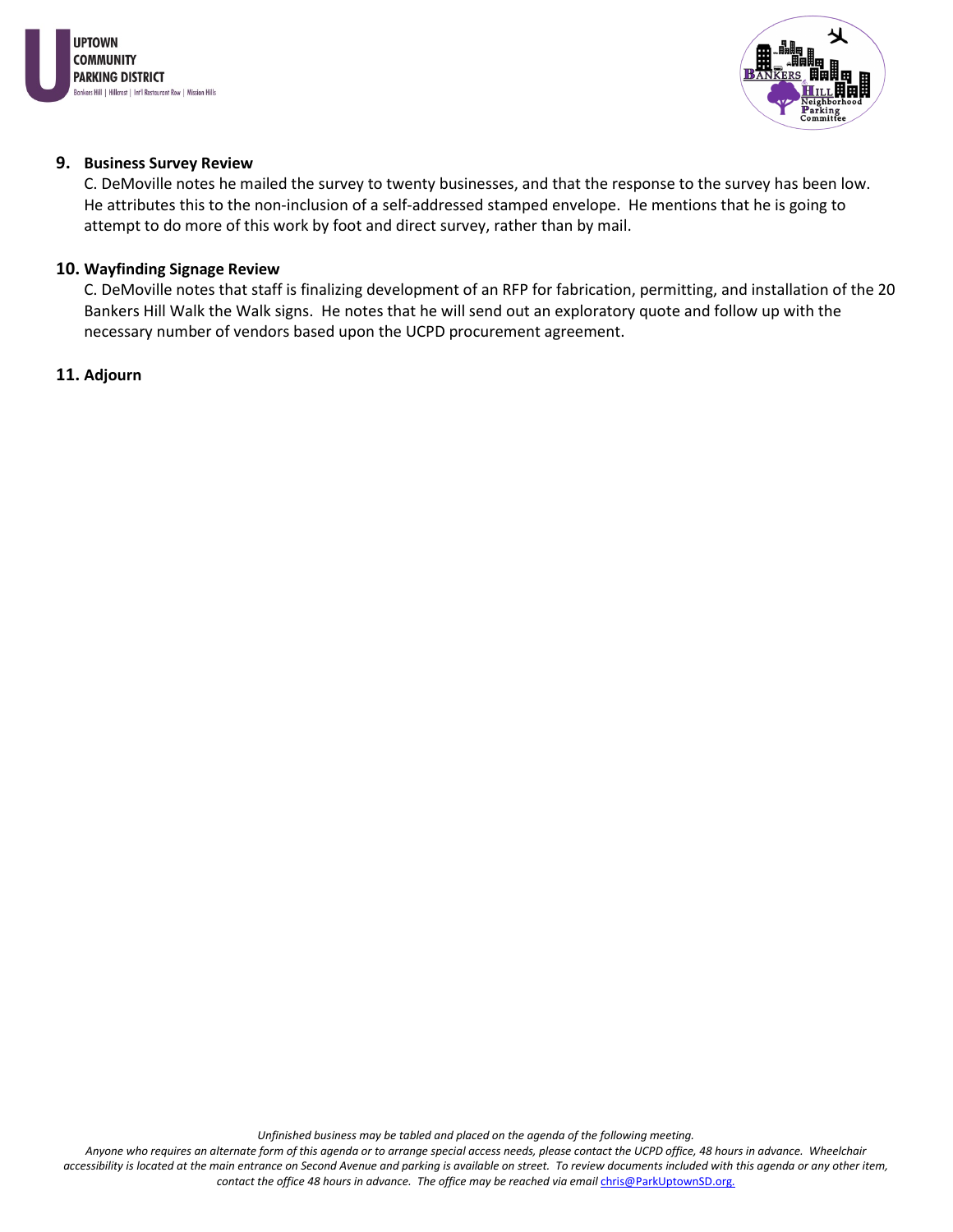



# **Bankers Hill Neighborhood Parking Committee (BHNPC) Meeting Minutes Monday, October 1st, 2018 5:00 – 6:30 PM**

## **\*Merrill Gardens, 2567 Second Avenue San Diego, California 92103**

*\*Sign in and sign out is required at the front desk of Merrill Gardens All items listed are available for Action by the board*

### **1. Establishment of Quorum, Call to Order and Introductions**

Board Members Present: Doug Scott, Curtis Allen, John Knoll, Peter Raymond, Tom Fox UCPD Staff Present: Chris DeMoville

### **2. Non-Agenda Public Comment**

T. Fox discusses the recent Executive Committee meeting regarding the formation of a Citywide Mobility Board. He notes this will be discussed at the upcoming UCPD Board of Directors meeting

### **3. Chair's Report**

D. Scott notes that the Bankers Hill subcommittee is considering meeting at bi-monthly intervals soon.

### **4. Consent Agenda (Action)**

Action Tabled until November 2018 meeting

#### **5. Bankers Hill Community Review (Action)**

C. DeMoville notes that the developer who is currently planning the the St. Paul's Cathedral project on  $5<sup>th</sup>$  Avenue, between Nutmeg Street and Olive Street, has proposed removing some of the on-street parking supply on Olive Street in order to build the necessary driveway and loading zones.

After discussing the details of the project, the committee decides to take no further action. This is due to the developer's decision to supply over the necessary parking requirements, and recognition that the new development will provide around 70 employees in Bankers Hill with designated off-street parking.

#### **6. Parking Conversions Project Update**

C. DeMoville notes the community review letters have been mailed. He will follow up with City staff to ensure timely implementation of these conversions.

#### **7. Business Survey Review**

C. DeMoville reports he has not had much response, and he would like to continue this process with a more focused and personal approach in the upcoming calendar year.

#### **8. Wayfinding Signage Review**

C. DeMoville notes the RFP has been distributed. The close date for bids on this project is 10/05/2018. T. Fox reviews a meeting he attended at Balboa Park where he discussed the Walk the Walk Wayfinding signage.

#### **9. Adjourn**

Motion: to Adjourn (D. Scott/T. Fox) (Unanimous)

*Unfinished business may be tabled and placed on the agenda of the following meeting.*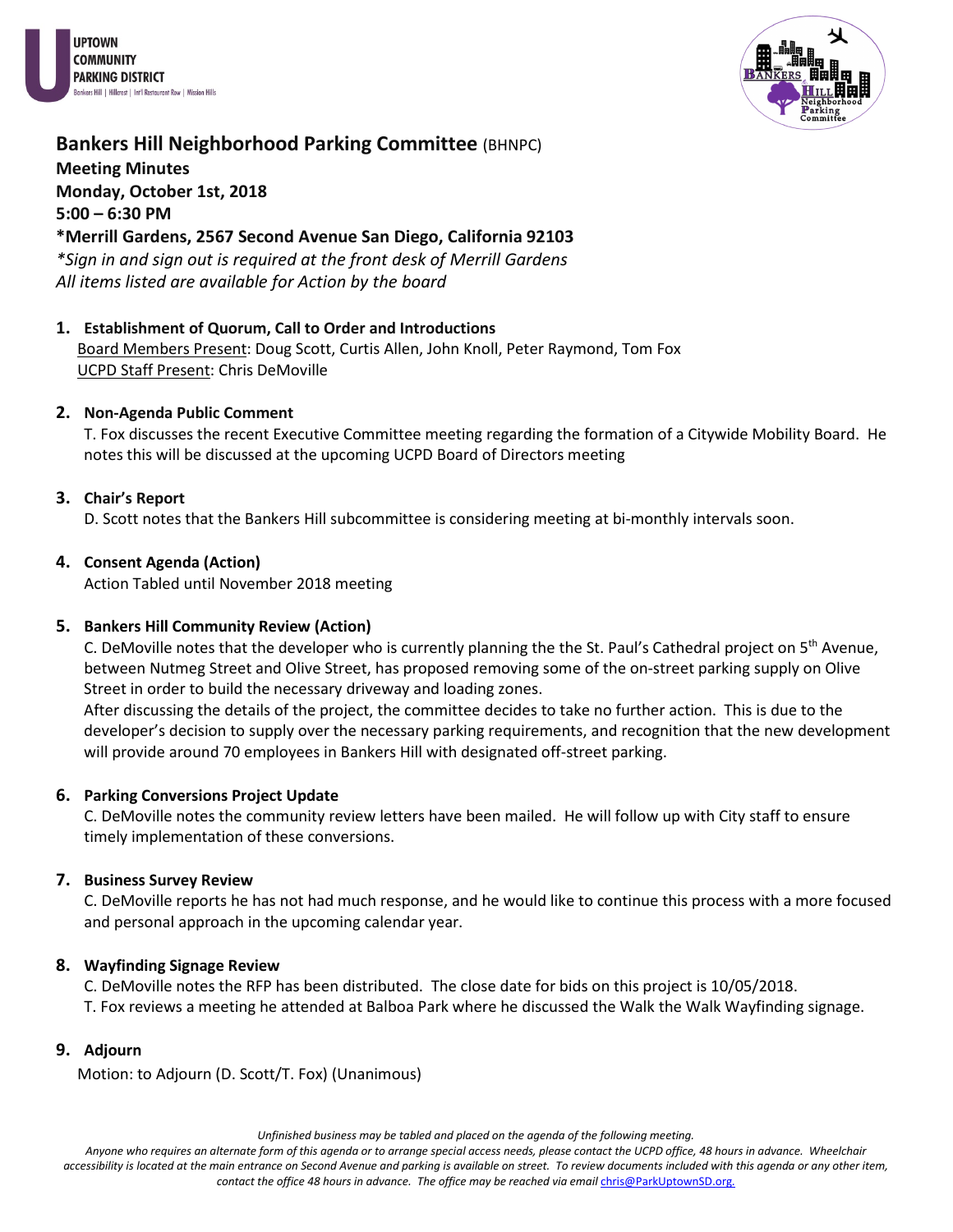



**Meeting Minutes November 5th, 2018**

**5:00 – 6:30 PM**

**\*Merrill Gardens, 2567 Second Avenue San Diego, California 92103**

*\*Sign in and sign out is required at the front desk of Merrill Gardens All items listed are available for Action by the board Please note that no BHNPC meetings is currently scheduled for December 2018*

## **1. Establishment of Quorum, Call to Order and Introductions**

Board Members Present: Doug Scott, Curtis Allen, John Knoll, Peter Raymond, Tom Fox UCPD Staff Present: Gerrie Trussell, Chris DeMoville City of San Diego Staff Present: Tanner French, Brittany Bailey, Elizabeth Studebaker SANDAG Staff Present: Linda Culp, Chris Romano, Chris Kluth, SANDAG Consultants from Kimley Horn Public Present: Ben Baltic, Char Lou Benedict,

## **2. Non-Agenda Public Comment**

G. Trussell notes that Hillcrest Parking Committee chair Cecelia Moreno is resigning from her position on the board. G. Trussell also asks that a member of the BHNPC take on a role with the UCPD Executive Committee. This will ensure equal neighborhood representation on that subcommittee.

T. Fox volunteers to attend Executive Committee meetings on behalf of Bankers Hill.

**3. Chair's Report** 

None

## **(B. Bailey Arrives: 5:06pm)**

## **4. Consent Agenda (Action)**

Motion: to approve September/October 2018 Meeting Minutes (J. Knoll/P. Raymond) (Unanimous)

## **(B. Baltic Arrives: 5:09pm)**

## **5. SANDAG Bike Lanes (Action)**

C. Romano presents the recent draft of plans submitted to the City for comments. He discusses some potential conflict and utility design restraints currently being considered in the review process.

C. Romano also shares that the current timeline for this review- Development Services is currently reviewing and making comments. They have two weeks remaining on the time frame before submission. He estimates this project will be ready to go for bid in 6 to 9 months.

B. Baltic asks SANDAG and the consultants to review some specific driveway locations that may present safety challenges in the current design. Specifically, he notes driveways at Thorn &  $4<sup>th</sup>$  Avenue, as well as along 5<sup>th</sup> Avenue, from Quince Street to Palm Street.

Many on the board feel like more bike parking could be added along with this project.

C. L. Benedict would like to see more trees included.

C. Romano promises to discuss these suggestions with the consultants and will present again at hte March 2019 BHNPC meeting.

*Unfinished business may be tabled and placed on the agenda of the following meeting.*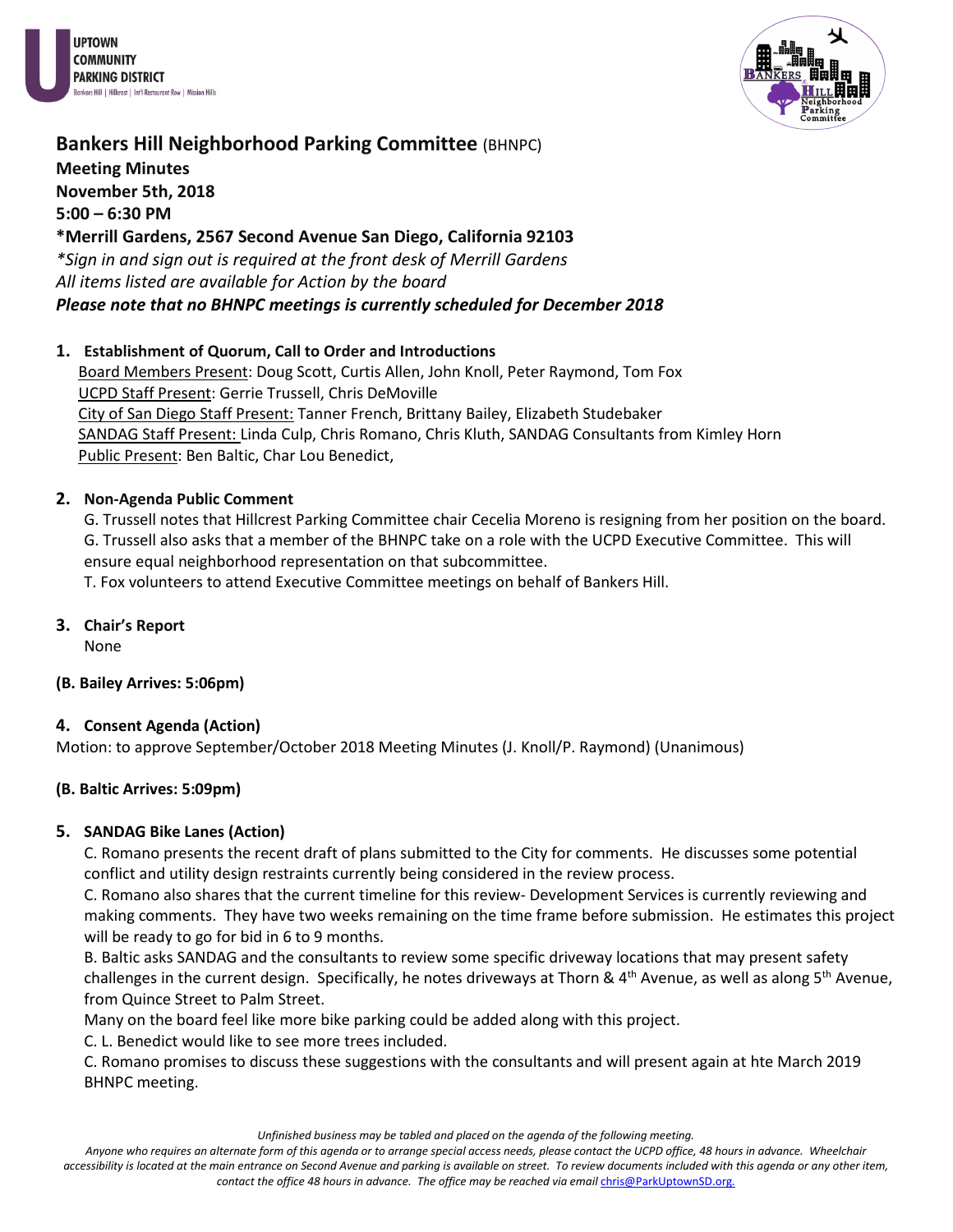



#### **(C. Romano, C. Kluth, and L. Culp leave: 6:01pm)**

#### **6. Meter Occupancy Report Review**

C. DeMoville reviews paid meter occupancy rates for FY2018 (10/17 to 10/18). He advises the committee that he would like to present this to the UCPD board at the December 2018 meeting.

#### **7. CY 2019 Planning Session**

T. Fox recommends adding an enhanced crosswalk at the corner of  $6<sup>th</sup>$  Avenue and Kalmia Street.

P. Raymond recommends looking all along Kalmia Street. He believes that pedestrian traffic warrants this consideration.

C. DeMoville will follow up on these suggestions.

### **8. Bankers Hill Bike Parking Additions**

C. DeMoville notes that there have been significant additions to the amount of Bike Parking in Bankers Hill through upgraded meter sleeves. He thanks B. Baltic for his work in the field.

#### **9. Adjourn**

Motion: to adjourn (D. Scott/J. Knoll) (Unanimous)

*Unfinished business may be tabled and placed on the agenda of the following meeting.*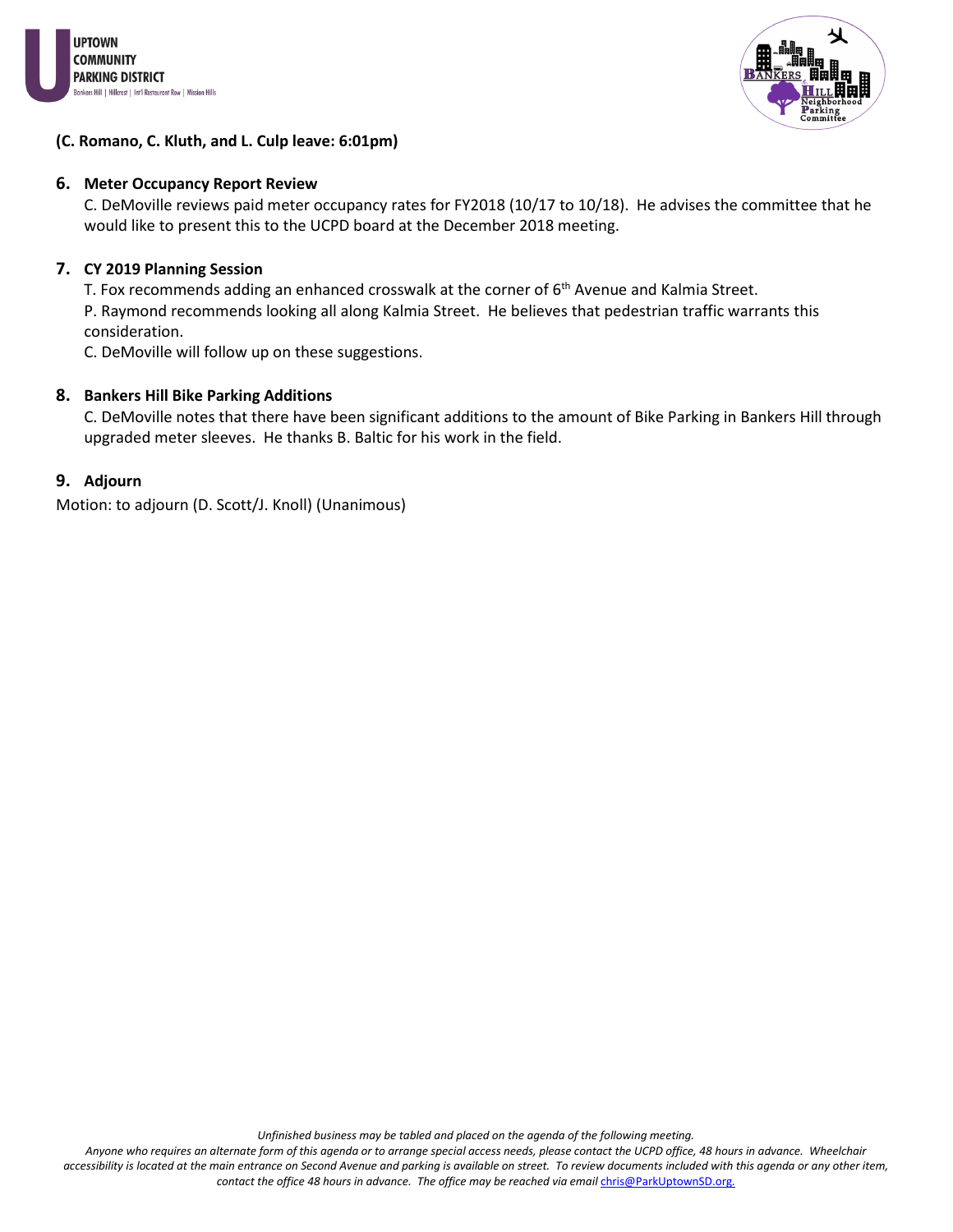



**Meeting Minutes January 7th, 2019 5:00 – 6:30 PM**

## **\*Merrill Gardens, 2567 Second Avenue San Diego, California 92103**

*\*Sign in and sign out is required at the front desk of Merrill Gardens All items listed are available for Action by the board*

## **1. Establishment of Quorum, Call to Order and Introductions**

Board Members Present: Doug Scott, Curtis Allen, John Knoll, Peter Raymond UCPD Staff Present: Chris DeMoville City of San Diego Staff Present: Tanner French Public Present: Ben Baltic, Jim Frost

## **2. Non-Agenda Public Comment**

C. Allen notes that the stop sign at the intersection of 5th and Nutmeg Street is frequently passed through by northbound traffic.

D. Scott tasks staff with working with City partners to find a potential solution.

J. Frost asks the committee to consider working on a solution for parking e-bikes and scooters.

T. French notes that the City is working in Little Italy to develop a pilot program.

D. Scott tasks staff with working on a solution to present at the February 2019 BHNPC meeting.

Motion: for staff to work with the City to develop a potential parking solution for dock less e-scooters and e-bikes. This program should not reduce on street parking. (D. Scott/C. Allen) (Unanimous)

#### **3. Chair's Report**

None

## **4. Consent Agenda (Action)**

Tabled until February 2019 meeting

## **5. Subcommittee Chair (Action)**

Motion: to elect D. Scott as Committee Chair (P, Raymond/C. Allen) (Unanimous)

## **6. FY2020 Budget Worksheets (Action)**

C. DeMoville shares the FY20 budget worksheets with the committee. He notes projected expenditures and revenue, and reminds the subcommittee that this will be developed over the next three-monthly meetings before final submission to the UCPD board in March 2019.

## **7. CY2019 Project Overview & Timeline (Information)**

C. DeMoville reviews project timelines and staff workplan for CY2019.

## **8. Meter Occupancy Report Review (Information)**

C. DeMoville reviews the paid meter occupancy rates for FY2018. He notes that he has revised this report to reflect fiscal year revenue and occupancy. He notes that staff will consider these numbers and use them to select which blocks are candidates for rate and hourly adjustments.

*Unfinished business may be tabled and placed on the agenda of the following meeting.*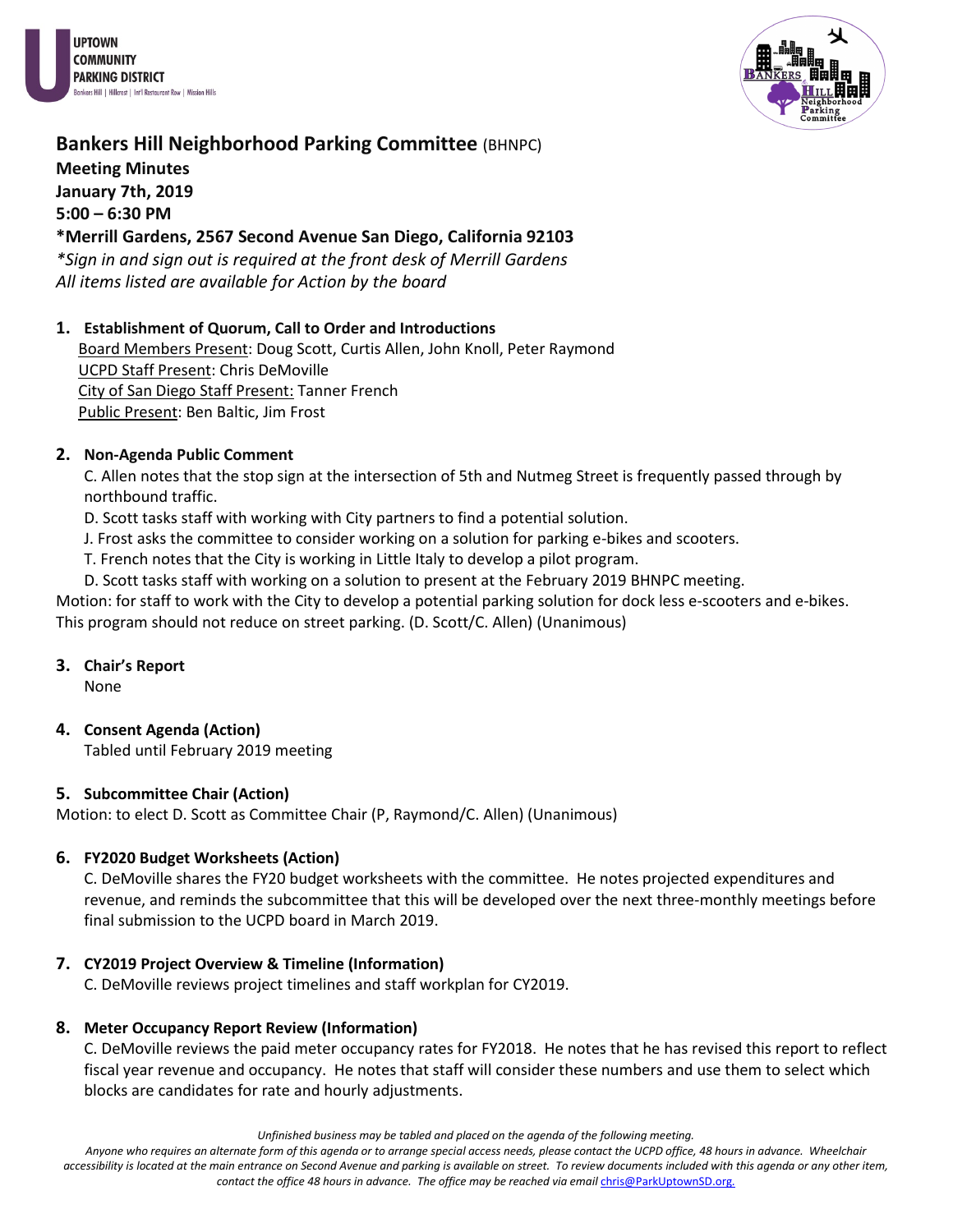



#### **9. Bankers Hill Parking Conversions (Information)**

C. DeMoville notes that he is still working with the City to begin the parking conversions associated with the SANDAG Uptown Bikeways. He has asked the City to consider the conversions along Nutmeg Street first.

#### **10. Adjourn**

*Unfinished business may be tabled and placed on the agenda of the following meeting.*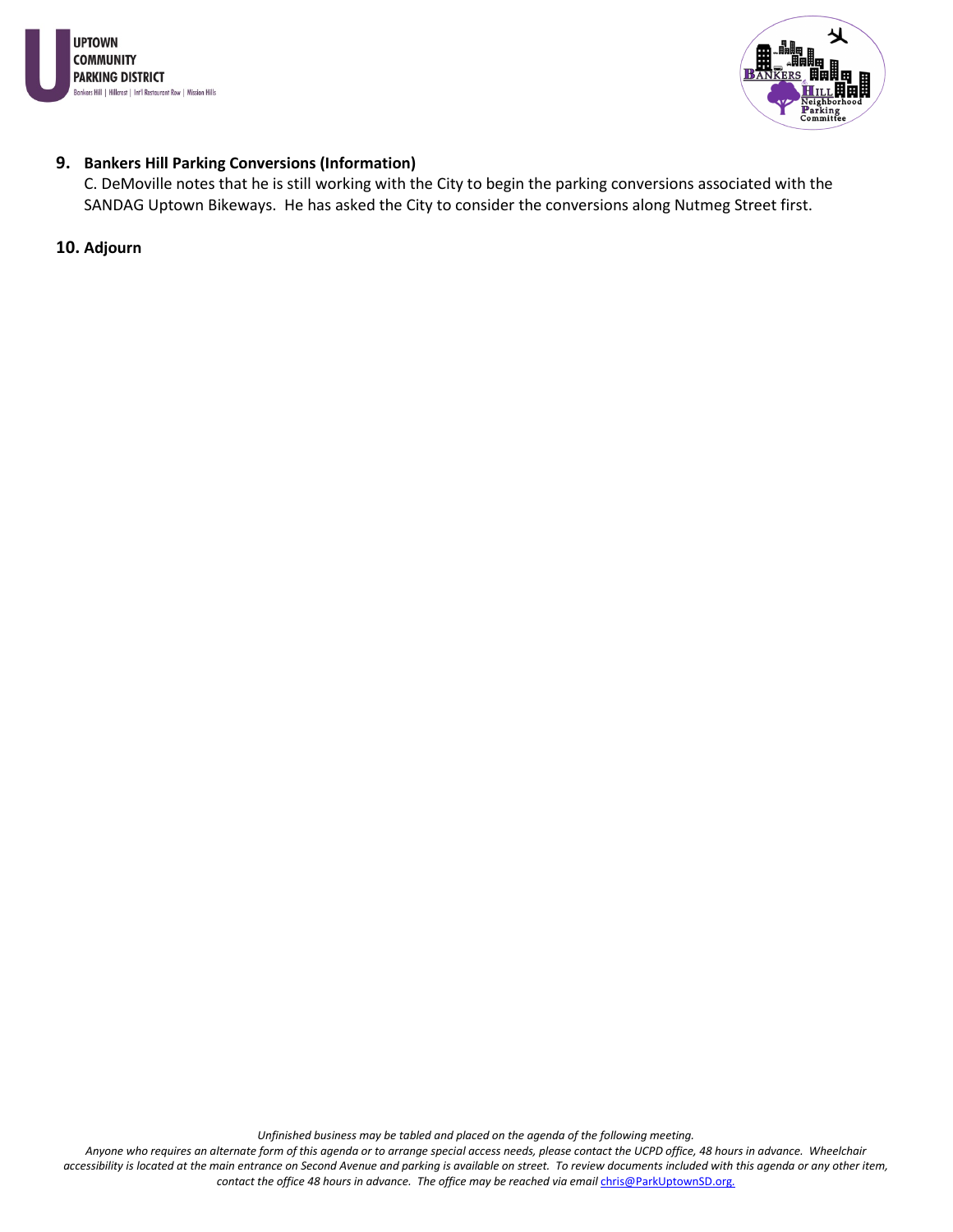



## **Bankers Hill Neighborhood Parking Committee (BHNPC) Meeting Minutes February 4th, 2019 5:00 – 6:30 PM**

## **\*Merrill Gardens, 2567 Second Avenue San Diego, California 92103**

*\*Sign in and sign out is required at the front desk of Merrill Gardens All items listed are available for Action by the board*

### **1. Establishment of Quorum, Call to Order and Introductions**

Board Members Present: Doug Scott, Curtis Allen, John Knoll, Peter Raymond, Tom Fox UCPD Staff Present: Chris DeMoville Public Present: Margaret Sohar

### **2. Non-Agenda Public Comment**

M. Sohar asks the committee for advice regarding a parking incident that occurred in the neighborhood. Members of the Committee advise M. Sohar to follow up with San Diego PD and Councilmember Ward. C. DeMoville notes that the Airport Plan update will be presented at the February 2019 UCPD Board of Directors meeting.

### **3. Chair's Report**

D. Scott notes that SANDAG and the City will be attending the March 2019 BHNPC meeting.

### **4. Consent Agenda (Action)**

Motion: to approve November 2018/January 2019 meeting minutes with additions suggested by the subcommittee (P. Raymond/C. Allen) (Unanimous)

• Include motion tasking staff to work with City partners to repaint the  $4<sup>th</sup>$  Avenue bike lanes north of Laurel Street (January 2019)

#### **5. FY2020 Budget Worksheets (Action)**

The committee will table action until further review at the March 2019 BHNPC meeting

## **6. Dockless Electric bike & Scooter Parking Solutions (Action)**

Motion: for Staff to begin working City partners to develop trial stencil locations in Bankers Hill. Staff will verify community suggestions with committee members prior to submission. (C. Allen/P. Raymond) (Unanimous)

## **7. Outreach Review**

The subcommittee members ask UCPD staff to prepare an official memo documenting January/February 2019 outreach for full presentation at the March 2019 BHNPC & UCPD meeting.

## **8. Bankers Hill Parking Conversions (Information)**

C. DeMoville reports that he will continue to follow up with City partners until work orders for these conversions have been drafted.

#### **9. Adjourn**

Motion: to Adjourn (T. Fox/D. Scott) (Unanimous)

*Unfinished business may be tabled and placed on the agenda of the following meeting.*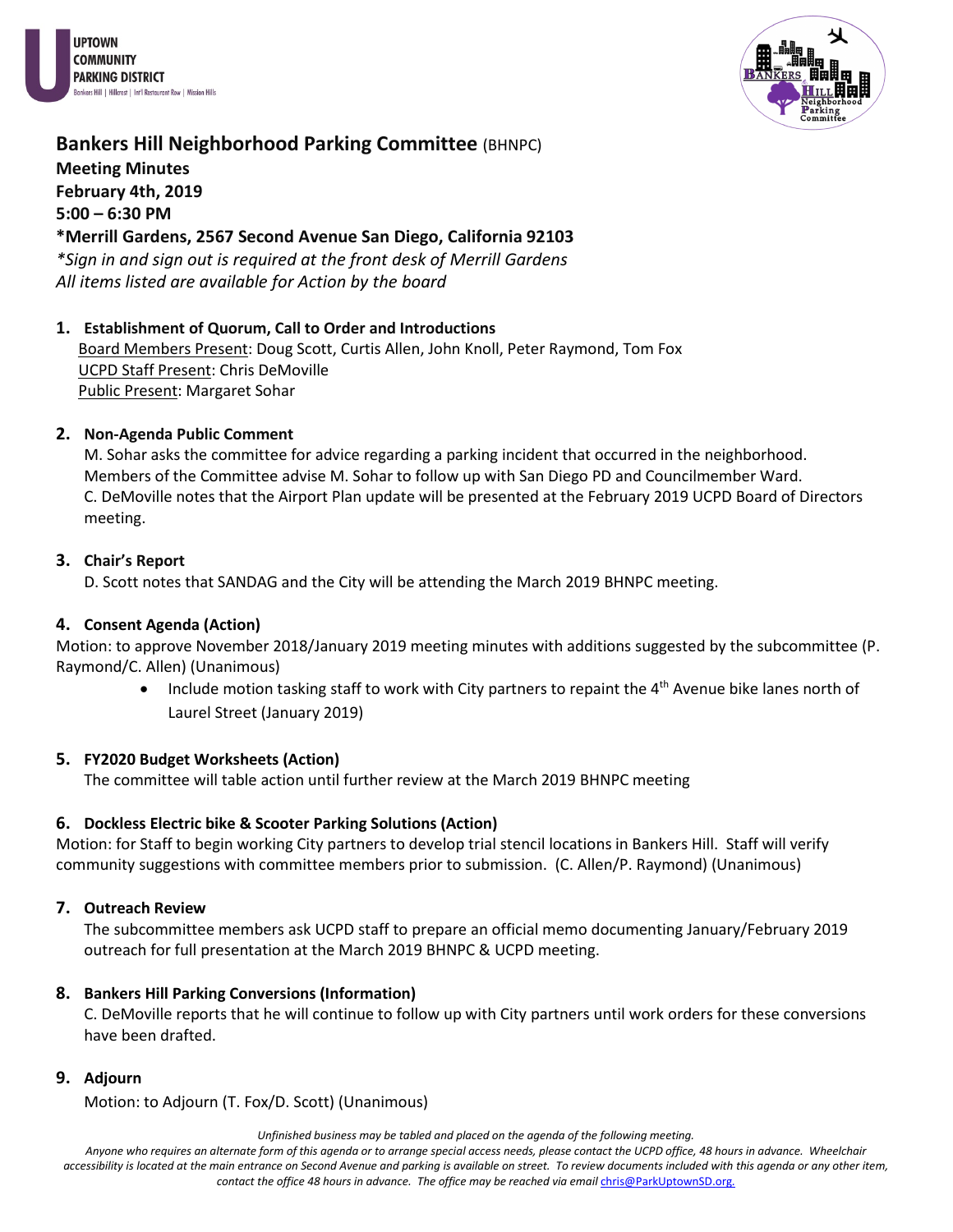



# **Bankers Hill Neighborhood Parking Committee (BHNPC) Meeting Minutes March 4th, 2019 5:00 – 6:30 PM \*Merrill Gardens, 2567 Second Avenue San Diego, California 92103**

*\*Sign in and sign out is required at the front desk of Merrill Gardens All items listed are available for Action by the board*

## **1. Establishment of Quorum, Call to Order and Introductions**

Board Members Present: Doug Scott, Curtis Allen, Peter Raymond, Tom Fox UCPD Staff Present: Gerrie Trussell, Chris DeMoville City of San Diego Staff Present: Tanner French SANDAG Staff Present: Chris Romano, Natalie Cushman Public Present: Paul Jamason

## **2. Non-Agenda Public Comment**

P. Raymond asks for pedestrian enhancements at the 6th and 4th Avenue intersections of Kalmia Street. D. Scott asks for staff to submit 2nd and Laurel for evaluation for pedestrian enhancements.

## **3. Chair's Report**

None

## **4. Consent Agenda (Action)**

Motion: to approve February 2019 meeting minutes with additions suggested by the subcommittee (T. Fox/P. Raymond) (Unanimous)

## **5. FY2020 Budget Worksheets (Action)**

Motion: to approve FY2020 Budget Worksheet and to send this budget to the UCPD board for full approval. (C. Allen/T. Fox) (Unanimous)

## **6. SANDAG Uptown Bikeways Project Update (Information)**

C. Romano updates the subcommittee on the current status of the SANDAG Uptown Bikeways project. He mentions that the plans are currently in the Phase III review process at the City, and that this is the final review phase. His team has prepared all necessary documents to move forward once with issuing an RFP once the plans get final approval. He also notes that construction is still projected to begin in winter 2019/2020.

## **7. Bankers Hill Project Update (Information)**

T. French notes that the City is reviewing the dockless scooter stencil location submitted by staff. He also notes that the City does not want to paint temporary bikelane markings north of Maple street along 4th Avenue. He promises that he will follow up about possibly adding Sharrows along this route. T. French will also evaluate and follow up regarding added visual enhancements or traffic calming devices for the Stop controlled intersection of 5th Avenue and Nutmeg Street.

## **8. Parking Across Driveways Pilot Program (Action)**

*Unfinished business may be tabled and placed on the agenda of the following meeting.*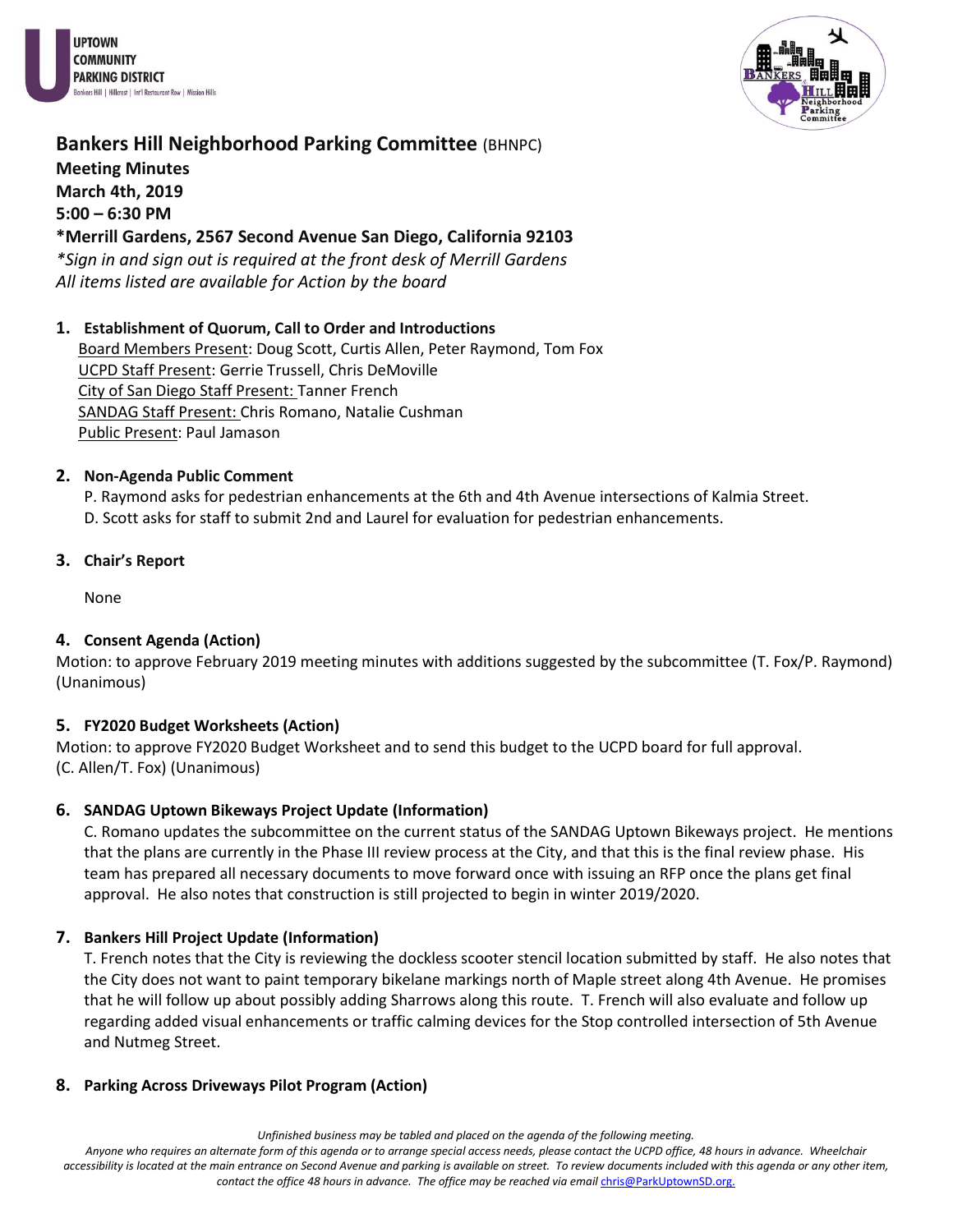



Motion: to staff to pursue Parking Across Driveways as a pilot program in Bankers Hill. (P. Raymond/T. Fox) (Unanimous)

#### **9. Marketing: Multimodal Blog (Action)**

The subcommittee tasks staff with developing a multimodal blog to highlight alternate modes of transportation in Bankers Hill.

#### **10. Outreach Review Memo (Information)**

C. DeMoville reviews staff outreach during January/February 2019, including community suggestions

#### **11. Adjourn**

Motion: to adjourn (C. Allen/T. Fox) (Unanimous)

*Unfinished business may be tabled and placed on the agenda of the following meeting.*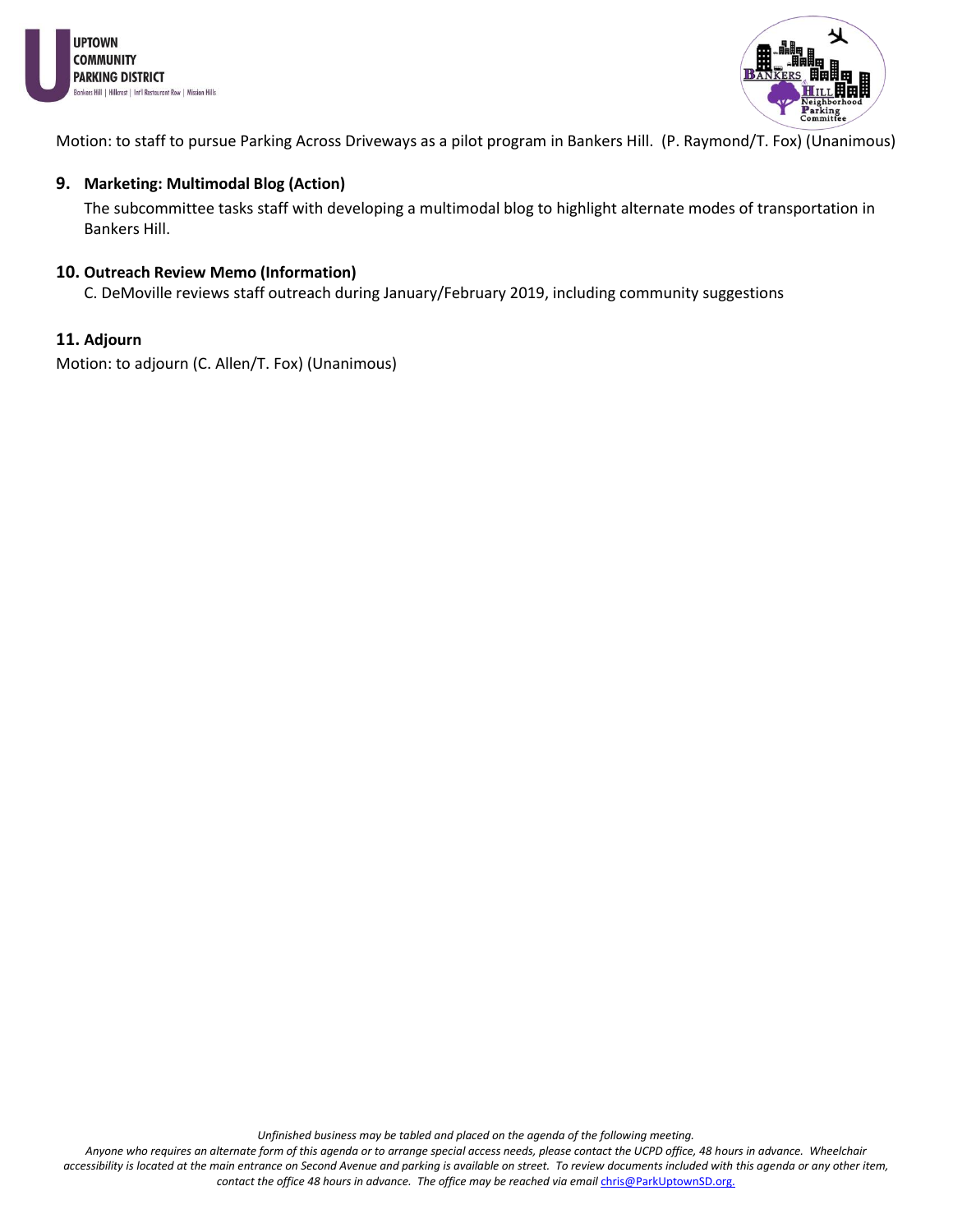



**Meeting Minutes April 1st, 2019 5:00 – 6:30 PM \*Merrill Gardens, 2567 Second Avenue San Diego, California 92103**

*\*Sign in and sign out is required at the front desk of Merrill Gardens All items listed are available for Action by the board*

**1. Establishment of Quorum, Call to Order and Introductions** Board Members Present: Doug Scott, Curtis Allen, Peter Raymond, Tom Fox, John Knoll UCPD Staff Present: Chris DeMoville

BHNPC Community Volunteer: Ben Baltic

## **2. Non-Agenda Public Comment**

P. Raymond notes neighborhood developments, and is happy with progress being made by the CPD.

**3. Chair's Report**  None

## **4. Consent Agenda (Action)**

Motion: to approve March 2019 meeting minutes with additions suggested by the subcommittee (C. Allen/P. Raymond) Vote for Approval: 4

Vote Against Approval: 0 Abstain: 1 (J. Knoll) MOTION PASSES

## **5. Walk the Walk Wayfinding Signage**

C. DeMoville updates the committee onto the current status of the Walk the Walk Wayfinding Signage. He has developed a revised RFP, with the address of the specific locations needed for approval. He also notes that the sign will be presented to the Uptown Planners for final approval on May 7th, 2019.

*B. Baltic Arrives- 5:12pm*

## **6. DECO Bike Locations (Action)**

Motion: to request City to install upgraded bike parking (stainless steel hoops or bicycles) and dock less scooter stencils in former Deco/Discover Bike locations along  $4<sup>th</sup>$  Avenue and  $1<sup>st</sup>$  Avenue. (C. Allen/P. Raymond) (Unanimous)

AMENDMENT: this money can come from the BHNPC should the City request/require it.

(T. Fox/D. Scott) (Unanimous)

## **7. Bankers Hill Parking Conversions PH III (Information)**

C. DeMoville notes that the city is currently drafting workorders or most of the parking conversions related to the upcoming SANDAG Bike lanes. These installations should be installed within the next few months. He also shares some locations he has been developing for the next round of parking conversions. These conversions will be developed and focused around the Walk the Walk intersections.

*Unfinished business may be tabled and placed on the agenda of the following meeting.*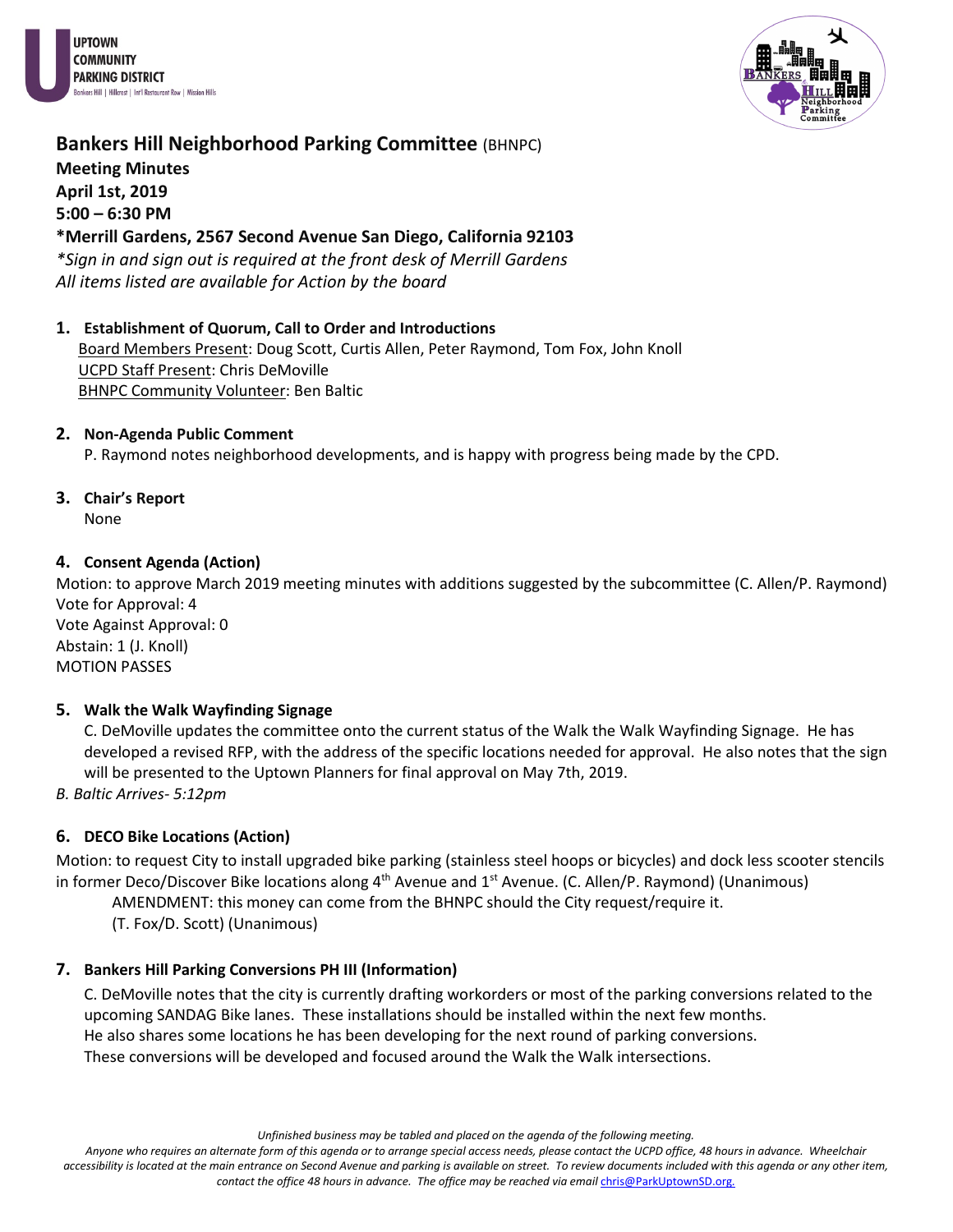



### **8. Bankers Hill Microprojects (Information)**

C. DeMoville notes that the City has denied the Installation of Sharrows along 4<sup>th</sup> Avenue, from Maple to Upas. He also mentions that the installation of stop sign indicators along 5<sup>th</sup> Avenue, between Maple and Nutmeg, are currently being discussed with Traffic Operations.

C. DeMoville also notes that if this request is denied, he will escalate the request to the Council Office.

#### **9. Marketing: Multimodal Blog (Action)**

C. DeMoville notes that his is still currently in development. UCPD is undergoing staffing changes related to social media. He will continue to follow up on this and other promotional opportunities as they come forward.

Motion: for staff to coordinate participation with SANDAG Bike to Work day, and other regional events focused on multimodal transportation. (D. Scott/P. Raymond) (Unanimous)

#### **10. Conference Review Memo (Information)**

C. DeMoville shares some of the discussion points from the March 2019 Future of Transportation Conference at Chapman University. He notes that this conference was free to attend and featured many prominent speakers. Further information can be found here:

#### **11. Adjourn**

Motion: to Adjourn (D. Scott/C. Allen) (Unanimous)

*Unfinished business may be tabled and placed on the agenda of the following meeting.*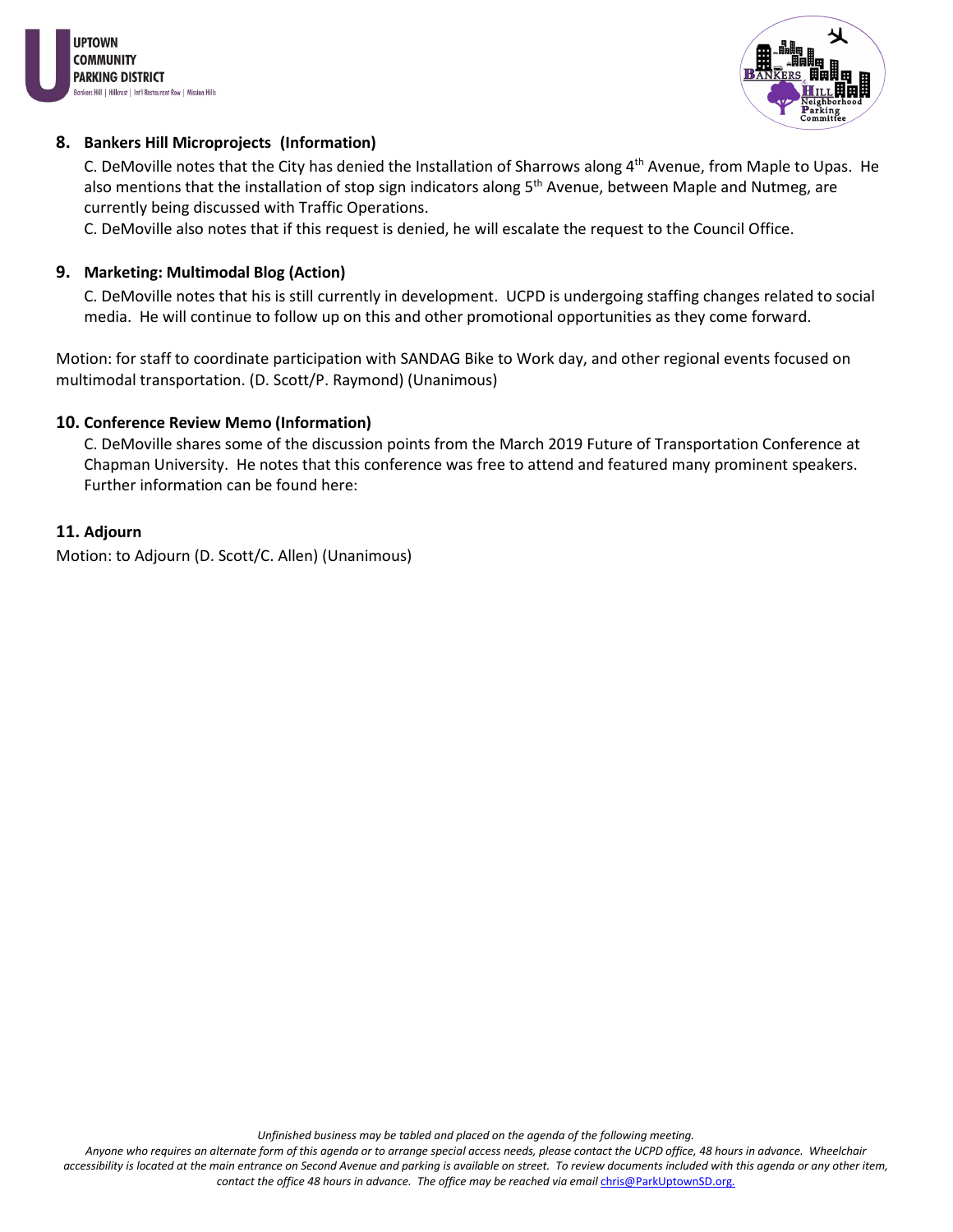



**Meeting Minutes May 6th, 2019 5:00 – 6:30 PM \*Merrill Gardens, 2567 Second Avenue San Diego, California 92103**

*\*Sign in and sign out is required at the front desk of Merrill Gardens All items listed are available for Action by the board*

**1. Establishment of Quorum, Call to Order and Introductions** Board Members Present: Doug Scott, Curtis Allen, Peter Raymond, Tom Fox, Curtis Allen UCPD Staff Present: Chris DeMoville

#### **2. Non-Agenda Public Comment**

P. Raymond notes that the dock less e-bike scooter stencils should be larger than the ones put into downtown.

#### **3. Chair's Report**

D. Scott notes an upcoming Circulate San Diego meeting featuring presentations from a German group on potential ways to boost transit ridership and bike lanes.

#### **4. Consent Agenda (Action)**

Motion: to approve April 2019 Meeting Minutes (J. Knoll/P. Raymond) (Unanimous)

## **5. Bankers Hill Project Overview Map (Information)**

C. DeMoville reviews the staff developed Google Map for website and community use. The committee advises staff to purchase any necessary domain names.

## **6. Bankers Hill Walk the Walk Crosswalk Review (Information)**

C. DeMoville reviews the overall scope of project and notes currently stall has submitted 6 locations for pedestrian usage studies. From these submissions, one has been approved, one has been denied, four are awaiting review. Twelve locations are currently awaiting submission.

## **7. Bankers Hill Microprojects (Information)**

Staff will continue to follow up with the City regarding these microprojects

## **8. Meter Occupancy Maximization Strategy Session (Action)**

Motion: for staff to begin conducting Occupancy reports of certain low/high paid meter occupancy locations in Bankers Hill to determine potential hour/cost changes (C. Allen/T. Fox) (Unanimous)

**9. Adjourn** (6:11pm) (D. Scott/P. Raymond) (Unanimous)

*Unfinished business may be tabled and placed on the agenda of the following meeting.*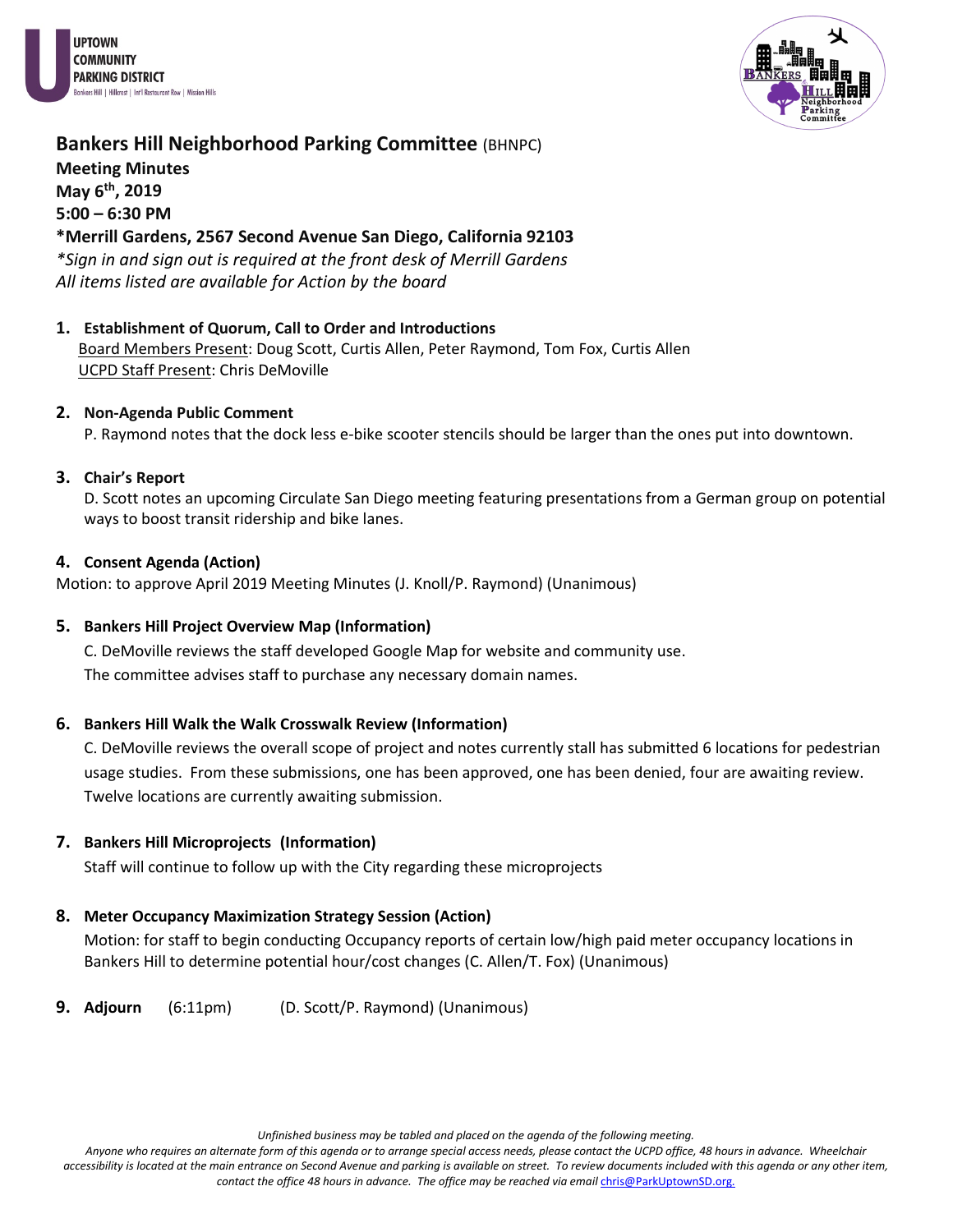



**Meeting Minutes June 3rd, 2019 5:00 – 6:30 PM**

## **\*Merrill Gardens, 2567 Second Avenue San Diego, California 92103**

*\*Sign in and sign out is required at the front desk of Merrill Gardens All items listed are available for Action by the board*

**1. Establishment of Quorum, Call to Order and Introductions** Board Members Present: Doug Scott, Curtis Allen, Peter Raymond, Tom Fox, Curtis Allen UCPD Staff Present: Chris DeMoville

### **2. Non-Agenda Public Comment**

- C. Allen notes he will not be present at the upcoming June 2019 UCPD Board of Directors meeting.
- P. Raymond reports on the recent Uptown Planners meeting
- D. Scott asks for staff to submit 2nd and Laurel for evaluation for pedestrian enhancements.
- **3. Chair's Report**

None

#### **4. Consent Agenda (Action)**

Tabled until July 2019 Meeting

## **5. Bankers Hill Walk the Walk Vendor & Permitting Review (Information)**

C. DeMoville updates the committee on the meeting he had with Development Services regarding permitting requirements for the Walk the Walk Wayfinding signage project. He has selected a vendor and will provide information at the July BHNPC meeting.

## **6. SANDAG 4th & 5th Avenue Bikeways Project Review (Information)**

C. DeMoville relays information he received from SANDAG regarding current timelines and project status. He will leave this as an agenda item until instructed by committee to remove.

#### **7. Meter Occupancy Maximization Strategy Session (Action)**

Motion: to direct staff to use data and on-street verification, to identify the specific meters that will be recommended for additional green curb time limited parking. subcommittee (T. Fox/J. Knoll) (Unanimous)

## **8. UCPD Legal Review (Action)**

Committee takes no action pending further developments

## **9. Bankers Hill Microprojects (Information)**

C. DeMoville updates the board on current status of different microprojects around Bankers Hill.

*Unfinished business may be tabled and placed on the agenda of the following meeting.*